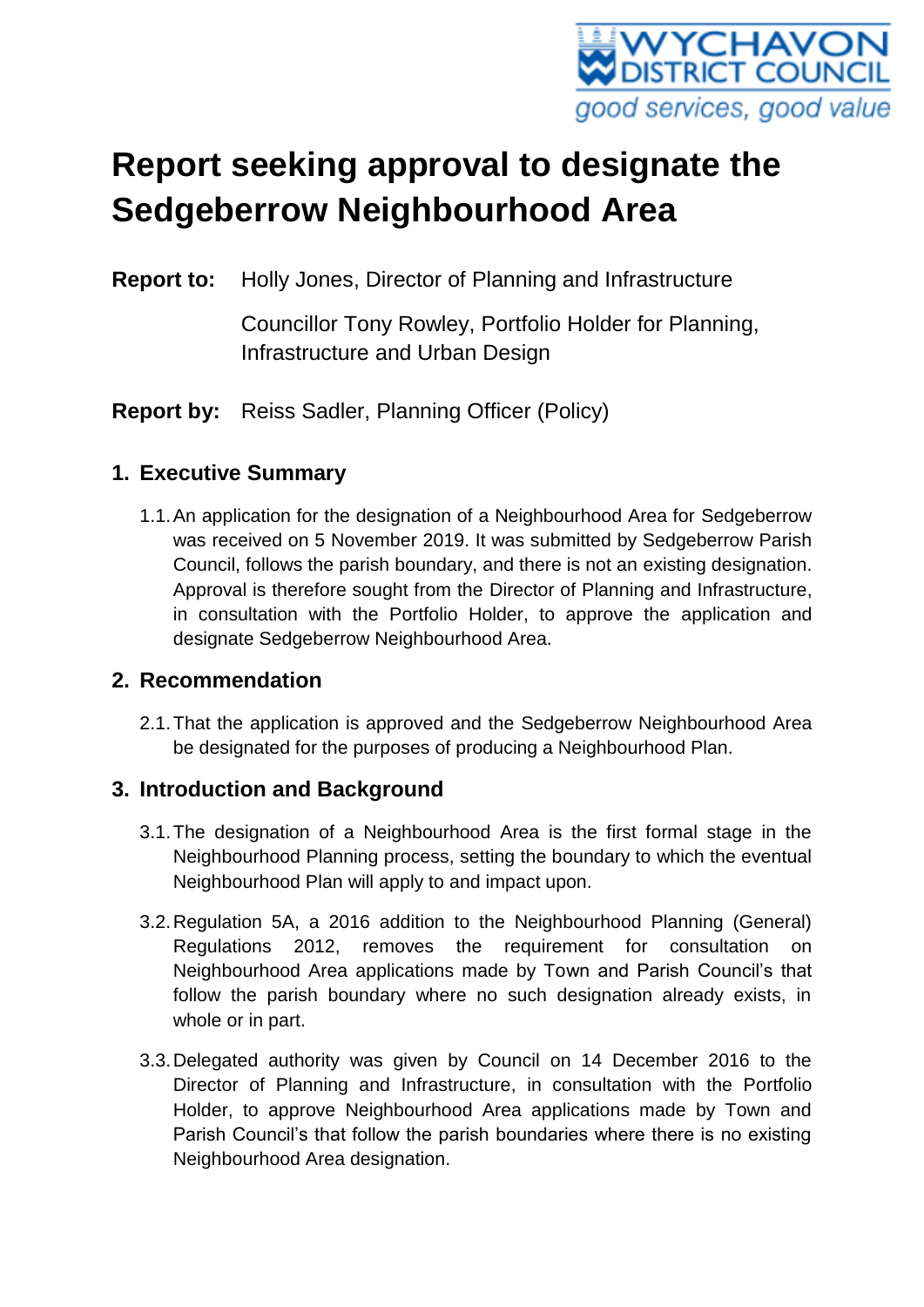# **4. Sedgeberrow Neighbourhood Area Application**

- 4.1.An application for the designation of a Neighbourhood Area was received from Sedgeberrow Parish Council on 5 November 2019. The application comprised of a formal request for the designation of the Sedgeberrow Neighbourhood Area and a map which identifies the area to which the Neighbourhood Area application relates.
- 4.2.The Sedgeberrow Neighbourhood Area application follows the parish boundary, and no designated Neighbourhood Area exists in any part of the proposed area.

## **5. Implications and Impact**

#### **5.1. How does it meet Council priorities?**

Neighbourhood Planning is one of the central themes of Localism, and the preparation and adoption of Neighbourhood Plans supports the Council's three priorities for 2016-2020.

#### **5.2. What are the financial / resource implications?**

Funding totalling £20,000 is available for Wychavon to claim from MHCLG for each Neighbourhood Plan following a successful examination and a referendum date being set. It is considered that providing support for the Neighbourhood Planning process can be met by existing staffing resources and budgets.

#### **5.3.What are the risks?**

As a statutory process, failure to determine a Neighbourhood Area application runs the risk of the Town or Parish Council being unable to process with the Neighbourhood Plan. It is possible for a Local Planning Authority not to approve a Neighbourhood Area application but it must show why the proposed area does not support the aim and objectives of the eventual Neighbourhood Plan.

#### **5.4.Is a Diversity Impact Assessment required?**

Diversity Impact Assessments are a way of examining whether different communities or groups are or will be adversely affected by a current or proposed service, policy or project. It helps identify ways of reducing or eradicating any adverse impacts by developing an action plan for minimising the impact of the service, policy or project. A Diversity Impact Assessment screening has been undertaken which shows that the subject matter of this report does not require an assessment.